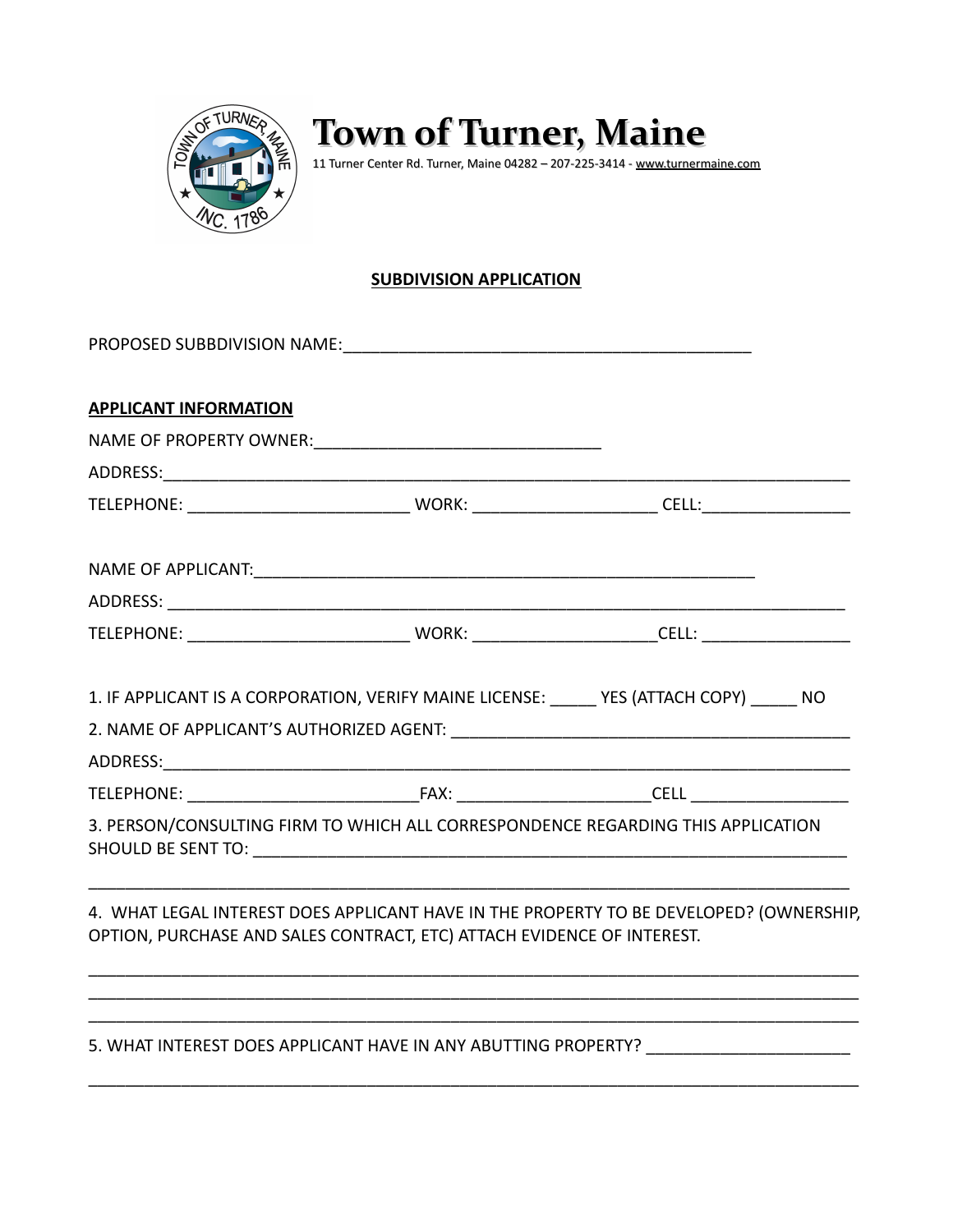## **LAND INFORMATION**

| ASSESSOR'S MAP: ____________ LOT: ______________ STREET LOCATION: _________________________________                                                       |  |                |  |  |  |  |
|-----------------------------------------------------------------------------------------------------------------------------------------------------------|--|----------------|--|--|--|--|
|                                                                                                                                                           |  |                |  |  |  |  |
| 8. IS ANY PORTION OF THE PROPERTY WITHIN 250' OF THE HIGH WATER MARK OF A POND, RIVER,<br>STREAM OR UPLAND EDGE OF A WETLAND? _______ YES _______ NO      |  |                |  |  |  |  |
| 9. ACREAGE TO BE DEVELOPED?_______________IMPERVIOUS SURFACE PROPOSED:__________                                                                          |  |                |  |  |  |  |
| 10. INDICATE THE NATURE OF ANY RESTRICTIVE DEED COVENANTS AND RESTRICTIONS TO BE<br>INCLUDED IN THE DEEDS: (ATTACH COPY)                                  |  |                |  |  |  |  |
| 11. HAS THE LAND BEEN PART OF A PREVIOUSLY APPROVED SUBDIVISION? YES NO                                                                                   |  |                |  |  |  |  |
| HAS PROPERTY BEEN OTHERWISE DIVIDED IN THE PAST FIVE YEARS? _______ YES ______ NO                                                                         |  |                |  |  |  |  |
|                                                                                                                                                           |  |                |  |  |  |  |
| 13. DOES THE PARCEL INCLUDE ANY WATER BODIES OR PORTIONS THEROF? ______ YES ______ NO,<br>(IF SO THEY MUST BE INDICATED ON PLAN)                          |  |                |  |  |  |  |
| 14. IS ANY PORTION OF THE PROPERTY WITHIN A SPECIAL FLOOD HAZARD AREA AS IDENTIFIED BY<br>THE FEDERAL EMERGENCY MANAGEMENT AGENCY? _______ YES _______ NO |  |                |  |  |  |  |
| 1'5. LIST BELOW THE NAMES AND MAILING ADDRESSES OF ANY PROPERTY OWNERS ABUTTING THE<br>PARCEL TO BE DIVIDED.                                              |  |                |  |  |  |  |
| <b>NAME</b>                                                                                                                                               |  | <b>ADDRESS</b> |  |  |  |  |
|                                                                                                                                                           |  |                |  |  |  |  |
|                                                                                                                                                           |  |                |  |  |  |  |
| <b>GENERAL INFORMATION</b>                                                                                                                                |  |                |  |  |  |  |
| 16: PROPOSED NAME OF SUBDIVISION:                                                                                                                         |  |                |  |  |  |  |
|                                                                                                                                                           |  |                |  |  |  |  |

18. ANTICIPATED DATE FOR START OF CONSTRUCTION: \_\_\_\_\_\_\_\_\_\_\_\_\_\_\_\_\_\_\_\_\_\_\_\_\_\_\_\_\_\_\_\_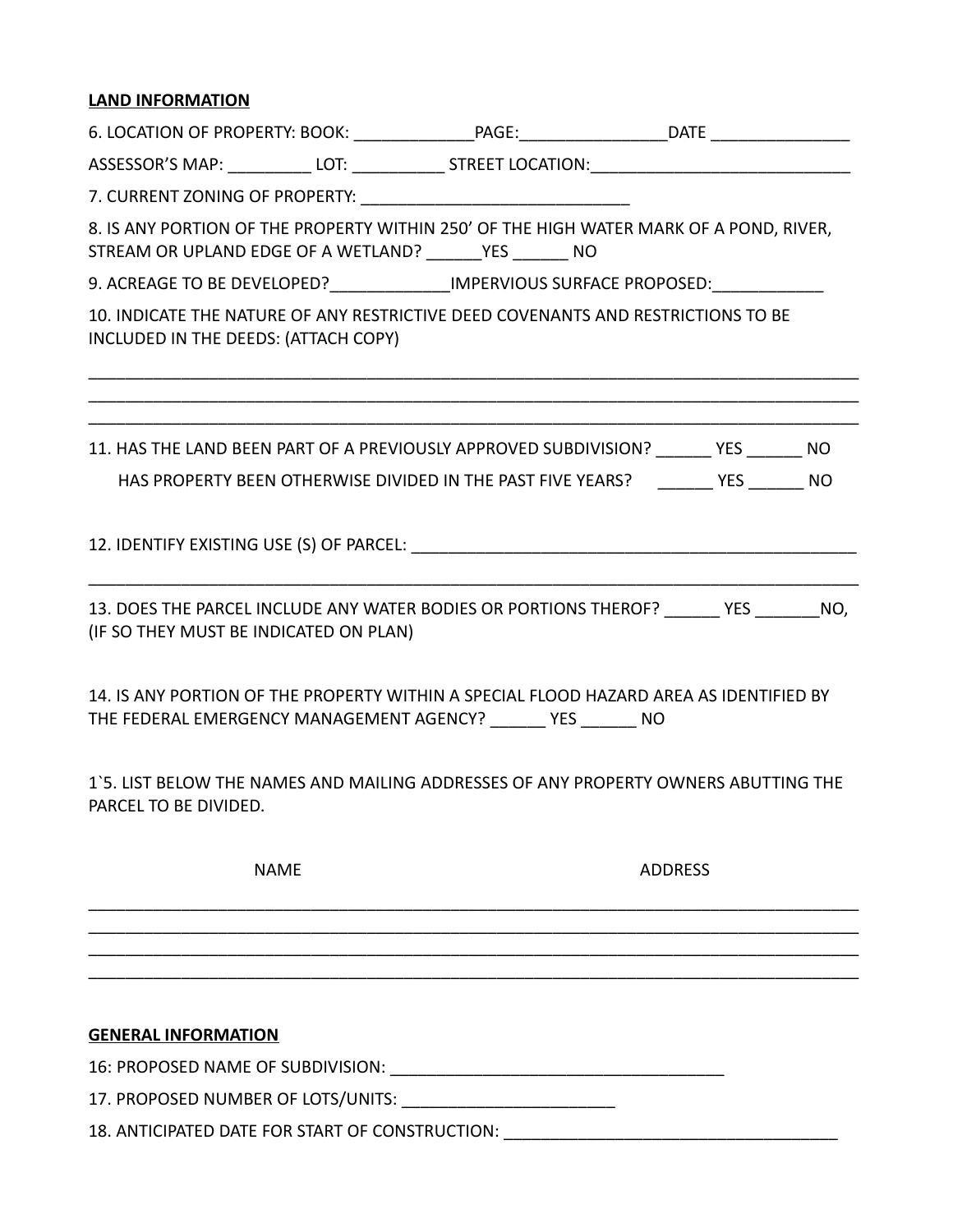19. ANTICIPATED DATE FOR COMPLETION:

20. IDENTIFY METHOD OF WATER SUPPLY TO THE PROPOSED DEVELOPMENT:

\_\_\_\_\_ INDIVIDUAL WELLS

\_\_\_\_\_ CENTRAL WELL WITH DISTRIBUTION LINES

\_\_\_\_\_ OTHER - PLEASE STATE

21. IDENTIFY METHOD OF FIRE PROTECTION FOR THE PROPOSED DEVELOPMENT:

\_\_\_\_\_\_ DRY HYDRANTS

\_\_\_\_\_\_ EXISTING FIRE POND

\_\_\_\_\_\_ OTHER - PLEASE STATE ALTERNATIVE

22. DOES THE APPLICANT PROPOSE TO PRESENT TO THE PUBLIC ANY STREETS, RECREATION OR COMMON LANDS?

STREET (S) THES TIMATED LENGTH ZERECT (S)

RECREATION AREA \_\_\_\_\_\_\_ YES \_\_\_\_\_\_ NO ESTIMATED ACREAGE

COMMON LAND \_\_\_\_\_\_\_ YES \_\_\_\_\_\_\_ NO ESTIMATED ACREAGE \_\_\_\_\_\_\_\_\_\_\_\_\_

23. DOES THE APPLICANT INTEND TO REQUEST WAIVERS OF ANY OF THE SUBDIVISION SUBMISSION REQUIREMENTS? IF YES, LIST THEM AND STATE YOUR REASONS FOR THE REQUEST?

\_\_\_\_\_\_\_\_\_\_\_\_\_\_\_\_\_\_\_\_\_\_\_\_\_\_\_\_\_\_\_\_\_\_\_\_\_\_\_\_\_\_\_\_\_\_\_\_\_\_\_\_\_\_\_\_\_\_\_\_\_\_\_\_\_\_\_\_\_\_\_\_\_\_\_\_\_\_\_\_\_\_\_ \_\_\_\_\_\_\_\_\_\_\_\_\_\_\_\_\_\_\_\_\_\_\_\_\_\_\_\_\_\_\_\_\_\_\_\_\_\_\_\_\_\_\_\_\_\_\_\_\_\_\_\_\_\_\_\_\_\_\_\_\_\_\_\_\_\_\_\_\_\_\_\_\_\_\_\_\_\_\_\_\_\_\_ \_\_\_\_\_\_\_\_\_\_\_\_\_\_\_\_\_\_\_\_\_\_\_\_\_\_\_\_\_\_\_\_\_\_\_\_\_\_\_\_\_\_\_\_\_\_\_\_\_\_\_\_\_\_\_\_\_\_\_\_\_\_\_\_\_\_\_\_\_\_\_\_\_\_\_\_\_\_\_\_\_\_\_

24. STATE BELOW THE ESTIMATED TOTAL COST OF THE PROJECT, AS PROPOSED IN THIS APPLICATION AND ITEMIZE MAJOR CATEGORIES, INCLUDING ESTIMATED COSTS OF ACTIVITIES TO BE DEVOTED TO MINIMIZING OR PREVENTING ADVERSE EFFECTS ON THE SURROUNDING ENVIRONMENT DURING CONSTRUCTION AND/OR OPERATION OF THIS PROJECT.

| --<br>______ | w, | אוי |  |
|--------------|----|-----|--|
|              |    |     |  |

ROADS: EROSION/SEDIMENTATION CONTROL: WASTE DISPOSAL:

OTHER:\_\_\_\_\_\_\_\_\_\_\_\_\_\_ APPLICATION FEES:\_\_\_\_\_\_\_\_\_\_\_ PLANNER ESCROW: \_\_\_\_\_\_\_\_\_\_\_

| <b>TOTAL ESTIMATED COSTS:</b> |  |
|-------------------------------|--|
|                               |  |